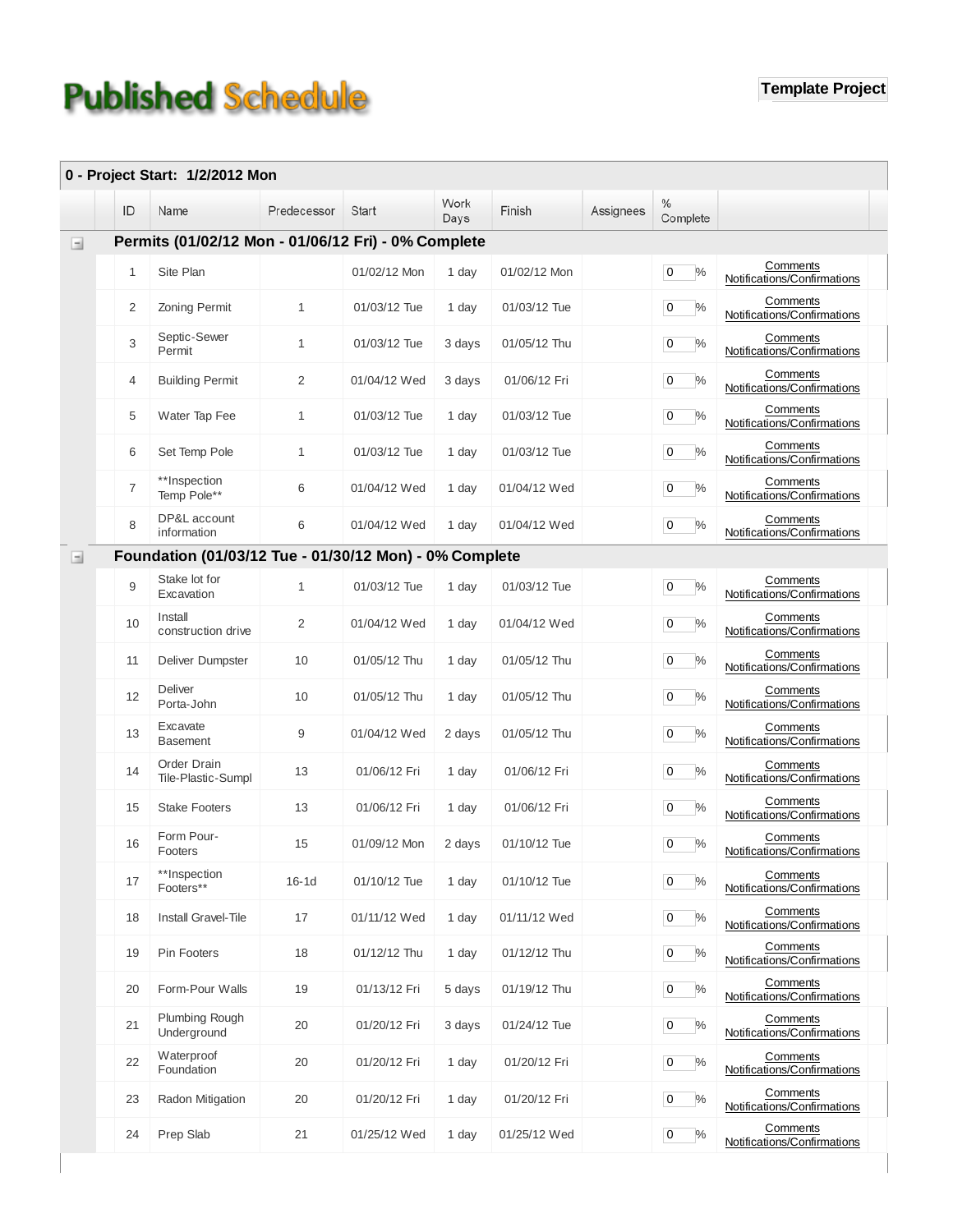|        | ID | Name                                                        | Predecessor | Start        | Work<br>Days | Finish       | Assignees | %<br>Complete                |                                         |
|--------|----|-------------------------------------------------------------|-------------|--------------|--------------|--------------|-----------|------------------------------|-----------------------------------------|
|        | 25 | ***Inspection<br>$Slab***$                                  | 21          | 01/25/12 Wed | 1 day        | 01/25/12 Wed |           | $\frac{0}{0}$<br>0           | Comments<br>Notifications/Confirmations |
|        | 26 | Pour Slab                                                   | 25          | 01/26/12 Thu | 1 day        | 01/26/12 Thu |           | %<br>0                       | Comments<br>Notifications/Confirmations |
|        | 27 | Measure LL<br>Windows                                       | 26          | 01/27/12 Fri | 1 day        | 01/27/12 Fri |           | $\%$<br>0                    | Comments<br>Notifications/Confirmations |
|        | 28 | <b>Backfill</b><br>Foundation-<br><b>Gravel Garage</b>      | 25          | 01/26/12 Thu | 2 days       | 01/27/12 Fri |           | $\%$<br>0                    | Comments<br>Notifications/Confirmations |
|        | 29 | Pour Garage<br>Slab                                         | 28          | 01/30/12 Mon | 1 day        | 01/30/12 Mon |           | $\mathbf 0$<br>$\frac{0}{0}$ | Comments<br>Notifications/Confirmations |
| ⊟      |    | Framing (01/31/12 Tue - 03/20/12 Tue) - 0% Complete         |             |              |              |              |           |                              |                                         |
|        | 30 | Deliver Lumber                                              | 29          | 01/31/12 Tue | 1 day        | 01/31/12 Tue |           | $\%$<br>0                    | Comments<br>Notifications/Confirmations |
|        | 31 | Plans with R.O. to<br>Job                                   | 30          | 02/01/12 Wed | 1 day        | 02/01/12 Wed |           | $\%$<br>$\mathbf 0$          | Comments<br>Notifications/Confirmations |
|        | 32 | Frame Home                                                  | 30          | 02/01/12 Wed | 25 days      | 03/06/12 Tue |           | $\mathbf 0$<br>$\%$          | Comments<br>Notifications/Confirmations |
|        | 33 | Install<br>Windows-Doors                                    | $32-3d$     | 03/02/12 Fri | 1 day        | 03/02/12 Fri |           | $\frac{0}{0}$<br>0           | Comments<br>Notifications/Confirmations |
|        | 34 | <b>Exterior Trim</b>                                        | 33          | 03/05/12 Mon | 12 days      | 03/20/12 Tue |           | $\frac{0}{0}$<br>0           | Comments<br>Notifications/Confirmations |
| $\Box$ |    | Rough-in (02/27/12 Mon - 03/30/12 Fri) - 0% Complete        |             |              |              |              |           |                              |                                         |
|        | 35 | <b>HVAC Rough</b>                                           | 33          | 03/05/12 Mon | 8 days       | 03/14/12 Wed |           | $\%$<br>0                    | Comments<br>Notifications/Confirmations |
|        | 36 | Plumbing Top-Out                                            | 33          | 03/05/12 Mon | 12 days      | 03/20/12 Tue |           | $\%$<br>$\mathbf 0$          | Comments<br>Notifications/Confirmations |
|        | 37 | <b>Install Water</b><br>Service                             | 36-5d       | 03/14/12 Wed | 1 day        | 03/14/12 Wed |           | $\%$<br>0                    | Comments<br>Notifications/Confirmations |
|        | 38 | Install Foundation<br>Windows                               | 32          | 03/07/12 Wed | 1 day        | 03/07/12 Wed |           | $\frac{0}{0}$<br>0           | Comments<br>Notifications/Confirmations |
|        | 39 | Fireplaces                                                  | $33-5d$     | 02/27/12 Mon | 1 day        | 02/27/12 Mon |           | $\%$<br>0                    | Comments<br>Notifications/Confirmations |
|        | 40 | <b>Waterproof Brick</b><br>Ledge                            | $36-3d$     | 03/16/12 Fri | 1 day        | 03/16/12 Fri |           | $\frac{0}{0}$<br>0           | Comments<br>Notifications/Confirmations |
|        | 41 | <b>Install Garage</b><br>Doors                              | 36-7d       | 03/12/12 Mon | 1 day        | 03/12/12 Mon |           | $\%$<br>0                    | Comments<br>Notifications/Confirmations |
|        | 42 | <b>Electrical Rough</b>                                     | $36-4d$     | 03/15/12 Thu | 8 days       | 03/26/12 Mon |           | $\bf{0}$<br>$\%$             | Comments<br>Notifications/Confirmations |
|        | 43 | <b>Install Utilities</b>                                    | 42-3d       | 03/22/12 Thu | 1 day        | 03/22/12 Thu |           | $\%$<br>0                    | Comments<br>Notifications/Confirmations |
|        | 44 | Ph-CATV-Alarm-<br>Stereo Rough                              | 42-3d       | 03/22/12 Thu | 3 days       | 03/26/12 Mon |           | $\%$<br>0                    | Comments<br>Notifications/Confirmations |
|        | 45 | Sweep Home for<br>Insulation                                | 44-1d       | 03/26/12 Mon | 1 day        | 03/26/12 Mon |           | %<br>0                       | Comments<br>Notifications/Confirmations |
|        | 46 | Install Roof                                                | 34          | 03/21/12 Wed | 4 days       | 03/26/12 Mon |           | $\%$<br>0                    | Comments<br>Notifications/Confirmations |
|        | 47 | ***Inspection<br>Framing-<br>Electrical***                  | 45-1d       | 03/26/12 Mon | 1 day        | 03/26/12 Mon |           | $\%$<br>0                    | Comments<br>Notifications/Confirmations |
|        | 48 | ***Inspection<br>Service<br>Release***                      | $47-1d$     | 03/26/12 Mon | 1 day        | 03/26/12 Mon |           | $\%$<br>0                    | Comments<br>Notifications/Confirmations |
|        | 49 | Insulate Walls                                              | 46          | 03/27/12 Tue | 3 days       | 03/29/12 Thu |           | $\mathbf 0$<br>$\%$          | Comments<br>Notifications/Confirmations |
|        | 50 | ***Inspection<br>Insulation***                              | 49          | 03/30/12 Fri | 1 day        | 03/30/12 Fri |           | $\%$<br>0                    | Comments<br>Notifications/Confirmations |
| Ξ      |    | Exterior Finish (03/27/12 Tue - 04/24/12 Tue) - 0% Complete |             |              |              |              |           |                              |                                         |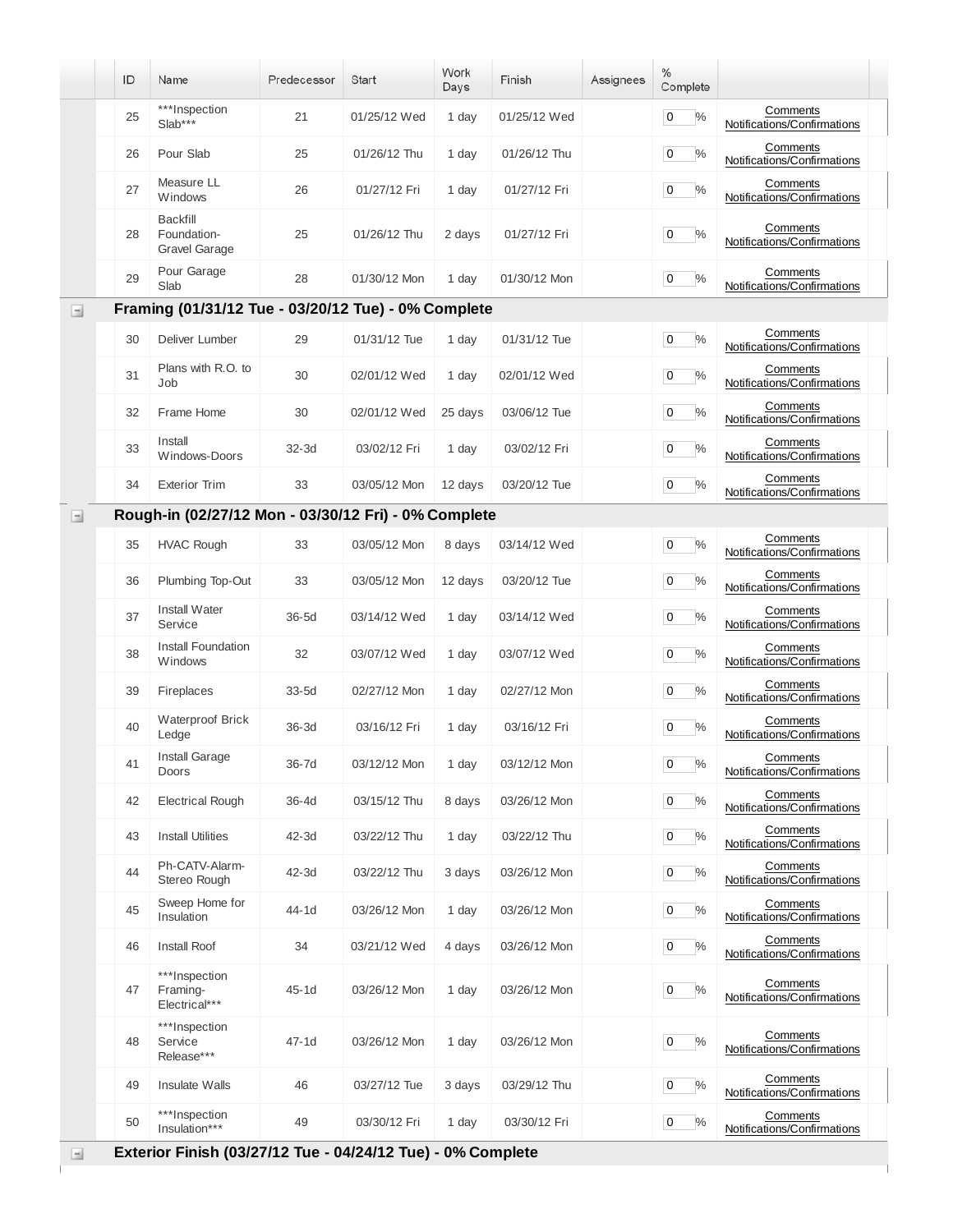|          | ID                                                  | Name                                             | Predecessor | <b>Start</b> | Work<br>Days | Finish       | Assignees | %<br>Complete                   |                                         |  |  |  |
|----------|-----------------------------------------------------|--------------------------------------------------|-------------|--------------|--------------|--------------|-----------|---------------------------------|-----------------------------------------|--|--|--|
|          | 51                                                  | Deliver<br><b>Brick-Stone</b>                    | 42          | 03/27/12 Tue | 1 day        | 03/27/12 Tue |           | $\frac{0}{0}$<br>0              | Comments<br>Notifications/Confirmations |  |  |  |
|          | 52                                                  | <b>Install Masonary</b>                          | 51          | 03/28/12 Wed | 14 days      | 04/16/12 Mon |           | $\frac{0}{0}$<br>0              | Comments<br>Notifications/Confirmations |  |  |  |
|          | 53                                                  | Clean Lot-Rough<br>Grade                         | 52          | 04/17/12 Tue | 1 day        | 04/17/12 Tue |           | $\%$<br>0                       | Comments<br>Notifications/Confirmations |  |  |  |
|          | 54                                                  | Wash Masonary                                    | 52          | 04/17/12 Tue | 1 day        | 04/17/12 Tue |           | $\%$<br>$\mathbf 0$             | Comments<br>Notifications/Confirmations |  |  |  |
|          | 55                                                  | <b>Paint Exterior</b><br>Trim                    | 54          | 04/18/12 Wed | 3 days       | 04/20/12 Fri |           | $\overline{0}$<br>$\%$          | Comments<br>Notifications/Confirmations |  |  |  |
|          | 56                                                  | Gutters                                          | 55          | 04/23/12 Mon | 2 days       | 04/24/12 Tue |           | $\frac{0}{0}$<br>$\overline{0}$ | Comments<br>Notifications/Confirmations |  |  |  |
| $\equiv$ | Drywall (04/02/12 Mon - 04/30/12 Mon) - 0% Complete |                                                  |             |              |              |              |           |                                 |                                         |  |  |  |
|          | 57                                                  | Drywall                                          | 50          | 04/02/12 Mon | 21 days      | 04/30/12 Mon |           | $\%$<br>$\mathbf 0$             | Comments<br>Notifications/Confirmations |  |  |  |
|          | 58                                                  | <b>Insulate Attic</b>                            | 57-15d      | 04/10/12 Tue | 1 day        | 04/10/12 Tue |           | $\%$<br>$\overline{0}$          | Comments<br>Notifications/Confirmations |  |  |  |
| $\Box$   |                                                     | Trim (05/01/12 Tue - 07/06/12 Fri) - 0% Complete |             |              |              |              |           |                                 |                                         |  |  |  |
|          | 59                                                  | Prime Walls                                      | 57          | 05/01/12 Tue | 2 days       | 05/02/12 Wed |           | $\overline{0}$<br>$\%$          | Comments<br>Notifications/Confirmations |  |  |  |
|          | 60                                                  | <b>Deliver Muttons</b><br>To Koogler Shop        | 59          | 05/03/12 Thu | 1 day        | 05/03/12 Thu |           | $\%$<br>0                       | Comments<br>Notifications/Confirmations |  |  |  |
|          | 61                                                  | Plug-Switch-Cans                                 | 59          | 05/03/12 Thu | 2 days       | 05/04/12 Fri |           | $\%$<br>$\mathbf 0$             | Comments<br>Notifications/Confirmations |  |  |  |
|          | 62                                                  | Install Hardwood                                 | 59          | 05/03/12 Thu | 4 days       | 05/08/12 Tue |           | $\overline{0}$<br>$\%$          | Comments<br>Notifications/Confirmations |  |  |  |
|          | 63                                                  | Install Durock for<br><b>Tile Floors</b>         | 59          | 05/03/12 Thu | 1 day        | 05/03/12 Thu |           | $\%$<br>$\overline{0}$          | Comments<br>Notifications/Confirmations |  |  |  |
|          | 64                                                  | Deliver Interior<br>Trim                         | 62-1d       | 05/08/12 Tue | 1 day        | 05/08/12 Tue |           | $\overline{0}$<br>$\%$          | Comments<br>Notifications/Confirmations |  |  |  |
|          | 65                                                  | Install Interior<br>Trim                         | 64          | 05/09/12 Wed | 21 days      | 06/06/12 Wed |           | $\overline{0}$<br>$\%$          | Comments<br>Notifications/Confirmations |  |  |  |
|          | 66                                                  | Build-Tile<br><b>Showers</b>                     | 63          | 05/04/12 Fri | 7 days       | 05/14/12 Mon |           | $\frac{0}{0}$<br>$\mathbf 0$    | Comments<br>Notifications/Confirmations |  |  |  |
|          | 67                                                  | Install Cabinets-<br>Vanities                    | 62          | 05/09/12 Wed | 2 days       | 05/10/12 Thu |           | 0<br>$\%$                       | Comments<br>Notifications/Confirmations |  |  |  |
|          | 68                                                  | Measure<br>Mirrors-SH Doors                      | $67 + 1d$   | 05/14/12 Mon | 1 day        | 05/14/12 Mon |           | 0<br>$\%$                       | Comments<br>Notifications/Confirmations |  |  |  |
|          | 69                                                  | Install Kitchen                                  | 62          | 05/09/12 Wed | 2 days       | 05/10/12 Thu |           | $\frac{0}{0}$<br>0              | Comments<br>Notifications/Confirmations |  |  |  |
|          | 70                                                  | <b>Measure Granite</b>                           | 69          | 05/11/12 Fri | 1 day        | 05/11/12 Fri |           | $\%$<br>0                       | Comments<br>Notifications/Confirmations |  |  |  |
|          | 71                                                  | Sinks-Faucets to<br>Granite<br>Fabricator        | 70-1d       | 05/11/12 Fri | 1 day        | 05/11/12 Fri |           | $\%$<br>$\mathbf 0$             | Comments<br>Notifications/Confirmations |  |  |  |
|          | 72                                                  | Install Floor Tile                               | 67          | 05/11/12 Fri | 5 days       | 05/17/12 Thu |           | $\%$<br>0                       | Comments<br>Notifications/Confirmations |  |  |  |
|          | 73                                                  | <b>Install Granite</b>                           | $70 + 6d$   | 05/22/12 Tue | 2 days       | 05/23/12 Wed |           | $\%$<br>$\overline{0}$          | Comments<br>Notifications/Confirmations |  |  |  |
|          | 74                                                  | <b>Install Kitchen</b><br>Backsplash             | 73          | 05/24/12 Thu | 2 days       | 05/25/12 Fri |           | $\pmb{0}$<br>$\%$               | Comments<br>Notifications/Confirmations |  |  |  |
|          | 75                                                  | Install Mirrors-SH<br>Doors                      | $68+8d$     | 05/25/12 Fri | 1 day        | 05/25/12 Fri |           | $\%$<br>0                       | Comments<br>Notifications/Confirmations |  |  |  |
|          | 76                                                  | Prep Woodwork<br>for Painting                    | 65-5d       | 05/31/12 Thu | 7 days       | 06/08/12 Fri |           | 0<br>$\%$                       | Comments<br>Notifications/Confirmations |  |  |  |
|          | 77                                                  | 2-Coat Hardwood                                  | 76          | 06/11/12 Mon | 4 days       | 06/14/12 Thu |           | 0<br>$\%$                       | Comments<br>Notifications/Confirmations |  |  |  |